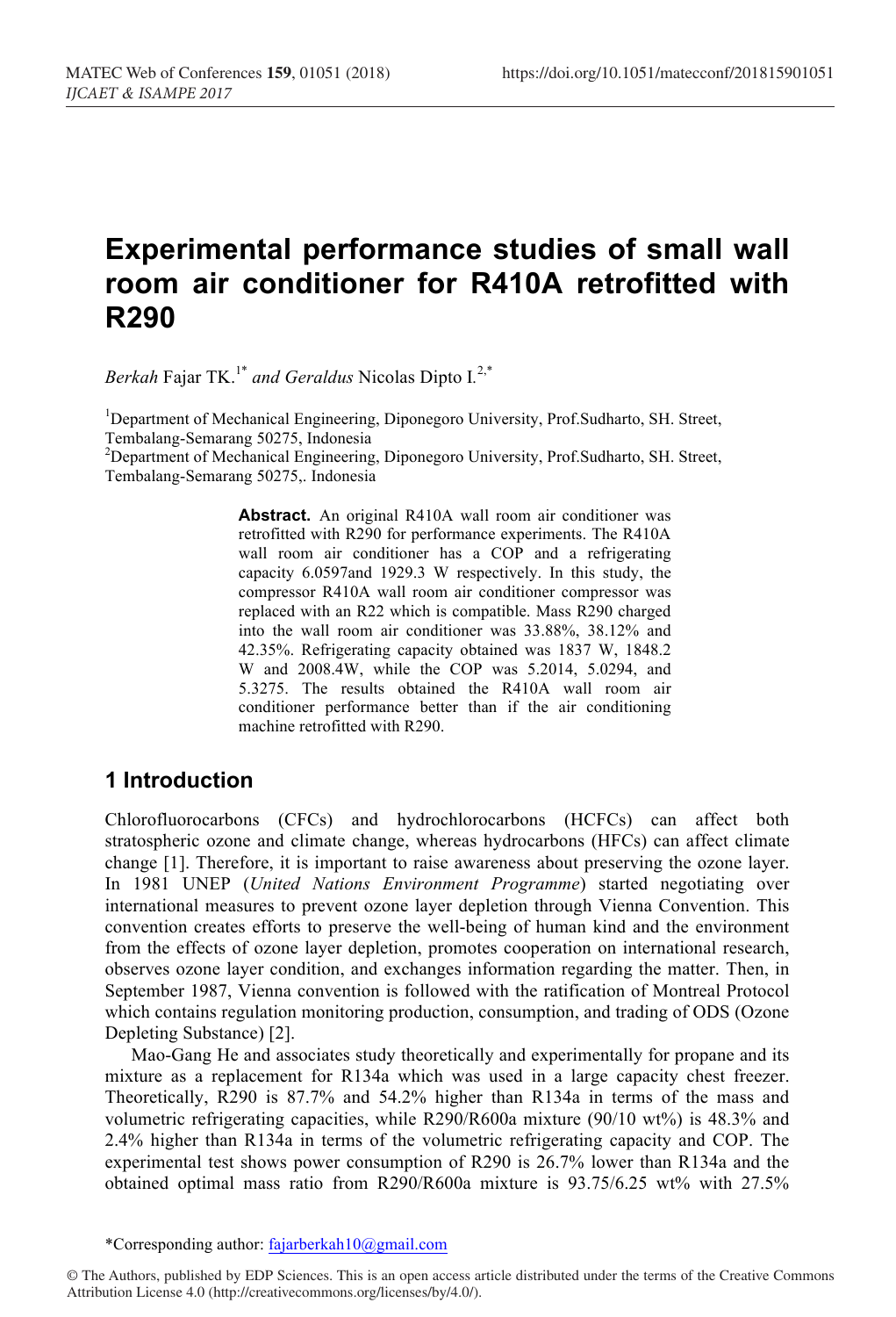lower in terms of power consumption than R134a [3]. In Marco Bortolini and associates research about the performance of retrofit process R404a with R410A and R407f in a refrigerating system which the expected result shows that R410A and R407f could substitute R404a. It is observed that moderate temperatures (-5; -10 C) R407f and R410A can achieve higher COP and refrigerating capacity than R404a which R407f has higher refrigerating capacity. However the COP is lower than R410A [4]. According to M. Mohanraj and associates research about R290/R600a mixture with mass ratio of 45.2:54.8 compare to R134a in domestic refrigerator with single evaporator and variation of ambient temperature namely 24, 28, 32, 38, and 43°C, is obtained which propane mixture has 11.1%, 11.6% and 13.2% lower power consumption and 3.25-3.6% higher COP based on pull down and on time ratio [5]. C. S. Choudhari and S. N. Sapali are also conducting research on analytical possibility to substitute R22 with R290 with the application of standard vapor compression cycle of evaporation temperature ranging from 25°C - 10°C and condensation temperature of 45°C which refer the analytical calculation. REFPROP 9.0 is utilized to obtain COP of R290 which is lower than R22, however the COP is expected to be higher by developing certain system design that compatible with R290 characteristics [6]. Referring to previous references, current research aims to study phenomena that occur by comparing the performances of R410A-charged split-type air conditioner with R290 where both R290 mass variations are analyzed to determine its optimal charging mass in order to achieve the same performance as R410A. This retrofit process is expected to be considered as one of the efforts to substitute R410A into R290.

## **2 Experimental Setting and Procedure**

#### **2.1 Experimental Setting**

The experimental apparatus consists of one unit of split-type AC with 5000 BTU rated cooling capacity, data acquisition device, and measurement instruments, namely pressure gauges, temperature sensors (lm35), and a digital scale. The experiment starts with 340 grams of R410A (in accordance with the AC's name plate). After all the data from R410A have been recorded by data acquisition, various mass of R290 were charged into the system which were 21,18%, 25,41%, 29,65%, 33,88%, 38,12%, and 42,35% based on total mass of R410A on the name plate. Changing the default compressor into R22 compressors is considered in this experiment because of previous research by Sutandi shows that R22 compressor is compatible to R290 [7]. Each variation is measured for 90 minutes with 2 minutes interval for each measured data. Measurement starts along with the system starts and stops after the system reaches a steady state. Last variation involves changing the current compressor with default compressor (R410A) then charge the system with R290 based on condenser pressure of 270 PSI.



**Figure 1.** Schematic diagram of the experiment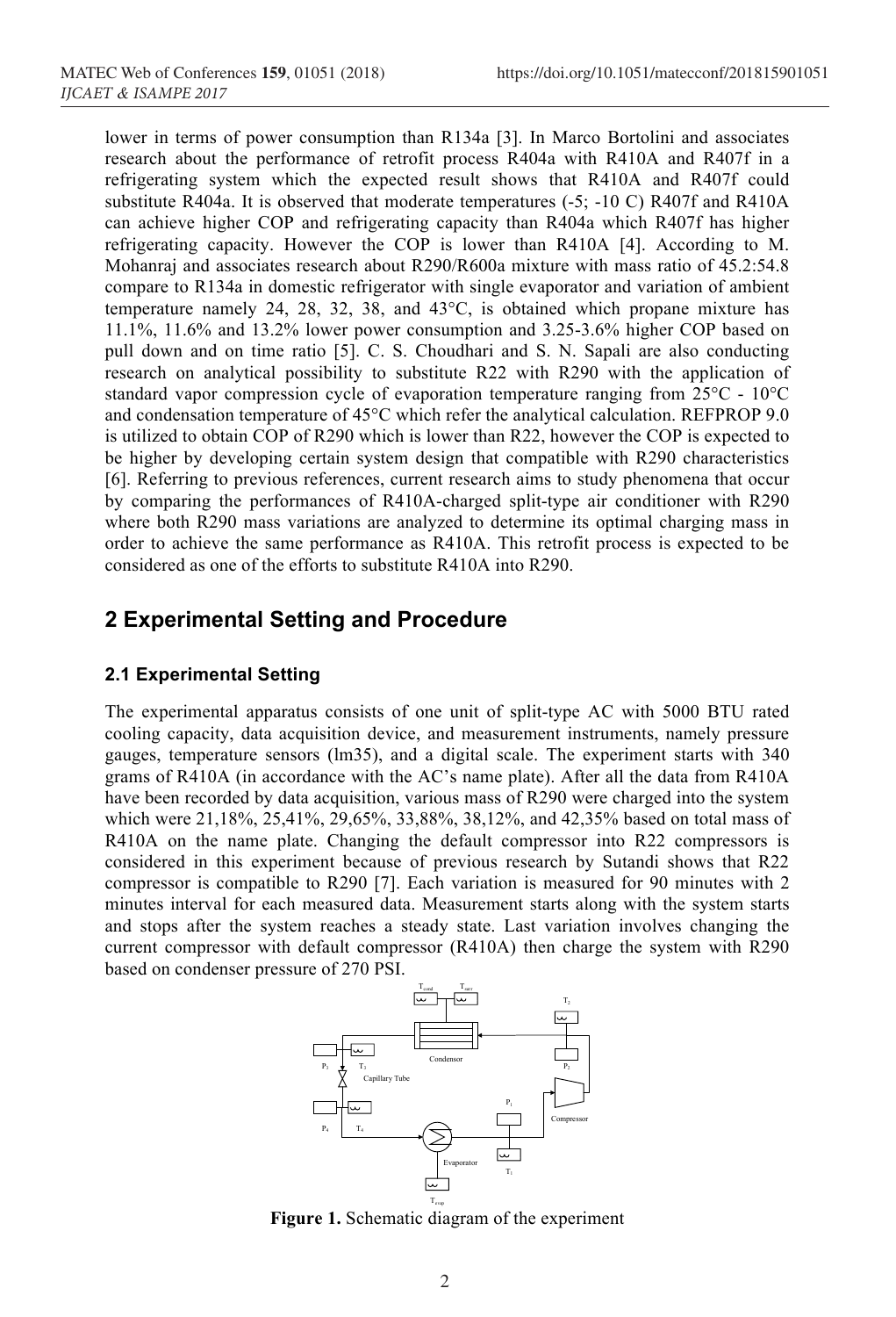From figure 1, the test apparatus and its measuring instruments are shown to illustrate the experiment. The following details describe each measuring instruments and their position:

- 1. One temperature sensor, LM35, is located where low temperature of air flows from evaporator (illustrated as T<sub>evap</sub>) and the other are located after the refrigerant absorbed heat and pass through the evaporator. One pressure gauge is also located after the refrigerant pass through evaporator (illustrated as  $T_1$  and  $P_1$ ).
- 2. One temperature sensor, LM35, along with one pressure gauge is located at the outlet side where the refrigerant is compressed by the compressor (illustrated as  $T_2$  and  $P_2$ ).
- 3. One temperature sensor, LM35, is located at the outlet of air flow from the condenser and the other one is located little distance away to measure the ambient temperature.
- 4. Two temperature sensors, LM35, and two pressures gauges are located at the inlet and outlet side of the capillary tube (illustrated as T3, P3, T4, and P4).

#### **2.2 Experimental Procedure**

After adjusting and setting the measurement devices, assembly process is conducted and leak test is also conducted on the testing apparatus afterward. If a leak is not detected, the system will be charged with R410A which its mass is adjusted according to its name plate. Re-checking the AC after conducting the test is mandatory so the system can perform normally. Then R290 with all its variations are charged into the AC gradually and are followed by replacing R410A compressor with R22/R290 compressor. The charged mass of R290 is measured with a digital scale by means of placing the refrigerant tank on top of the digital scale. Various variations, namely 21,18%, 25,41%, 29,65%, 33,88%, 38,12%, and 42,35% is obtained by adjusting and converting some variations that have been obtained and analyzed by Sutandi's research [6]. Before operating the system, always do a leak test first, then the experiment is ready. After collecting all data from various variations and default system, all those data are analyzed using Refprop to determine the enthalpy of each component.

## **3 Equation**

A refrigerating effect is a difference of enthalpy on the outlet and inlet side of evaporator. The refrigerating effect can be calculated as following:

$$
\frac{\dot{Q}}{\dot{m}} = h_1 - h_4 \tag{1}
$$

While the work of the compressor can be calculated as follows:

$$
\frac{\dot{W}_C}{\dot{m}} = h_2 - h_1 \tag{2}
$$

Heat transfer rate per unit mass in condensor is total heat that is rejected by the condensor onto the surrounding per unit mass of refrigerant flowing.

$$
\frac{\dot{Q}_{out}}{\dot{m}} = h_2 - h_3 \tag{3}
$$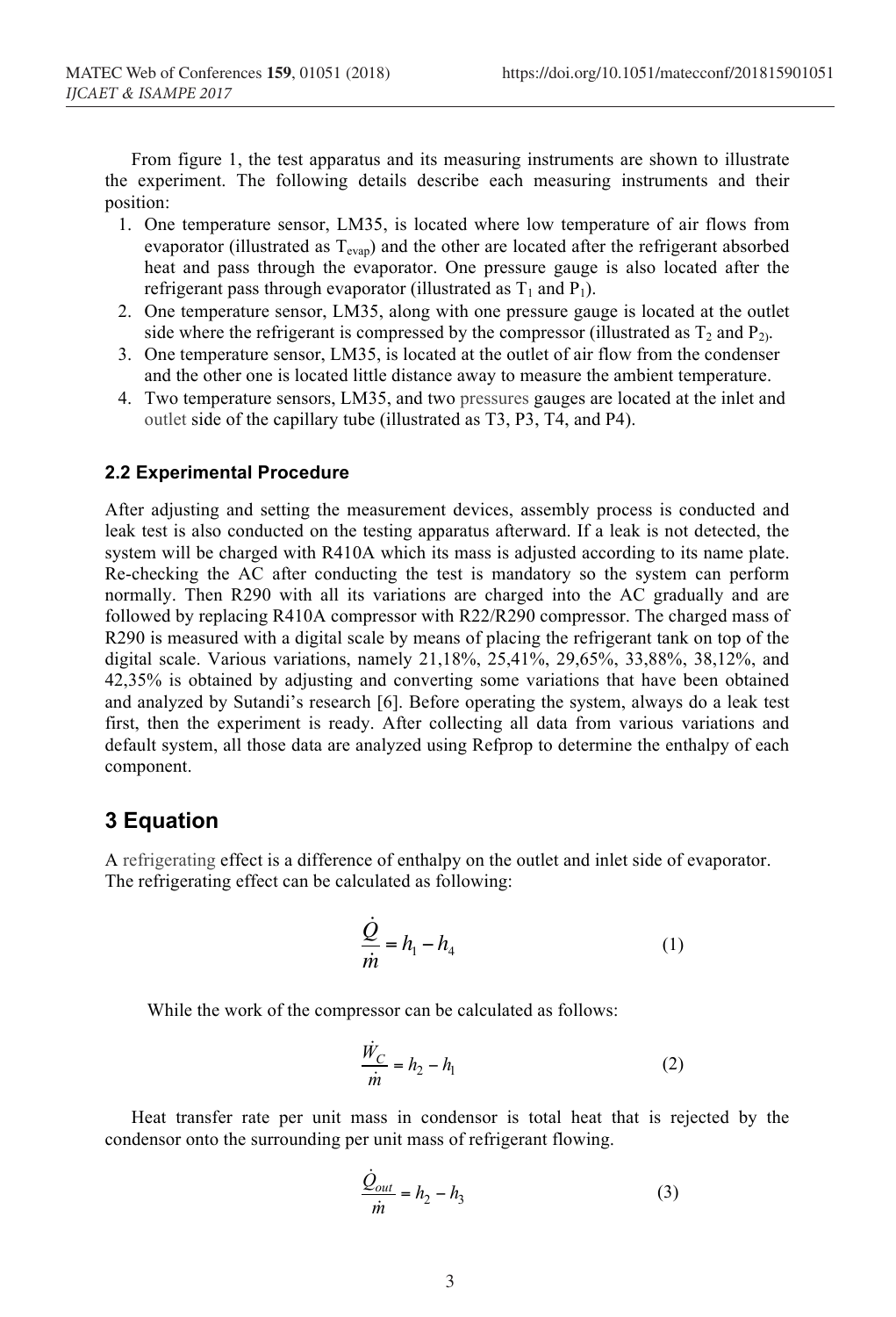Efficiency of an air conditioner can be expressed by Coefficient of Performance (COP or β). It can be stated as the ratio between refrigerating capacity and work of the compressor.

$$
\beta = \frac{\dot{Q}_{in}}{\dot{W}_{C}} = \frac{h_1 - h_4}{h_2 - h_1}
$$
(4)

#### **4 Results and Analysis**

#### **4.1 Refrigerating Capacity**



**Figure 2.** Graphic of refrigerating capacity of the evaporator in split-type air conditioner

From figure 2 above, it can be observed that the highest value of refrigerating capacity in steady state is resulted from 42.35% mass of R290 which has the value of 2.0084 kJ/s, while the lowest value of refrigerating capacity is resulted from 438 grams of R290 mass with an amount of -0.0831 kJ/s. It can be seen from the graphic above that the refrigerating capacity slowly declined over time. This phenomenon happens because the enthalpy from the outlet side of evaporator keeps declining, however the enthalpy on the inlet side keeps inclining over time. R410A has lower refrigerating effect, about 178.64 kJ/kg, than all variants of R290 mass which have values from 311.32 to 333 kJ/kg (except for R290 438 grams), however R410's value of refrigerating capacity has an amount of 1.929 kJ/s, slightly lower than R290 mass of 42.35%. This phenomenon is caused by the value of R410A mass flow rate which is considered to be the highest mass flow rate among all R290 mass variants with a value of 0.0108 kg/s. Therefore in terms of refrigerating capacity mass variations of R290 that can equal R410's refrigerating capacity are R290 33.88%, 38.12%, and 42.35%.

#### **4.2 Compressor Power Consumption**

From the figure 3, the highest value of compressor power consumption is achieved by R290 42.35% mass variation with an amount of 0.377 kJ/s, while the lowest value is achieved by R290 21.18% mass variation with an amount of 0.312 kJ/s.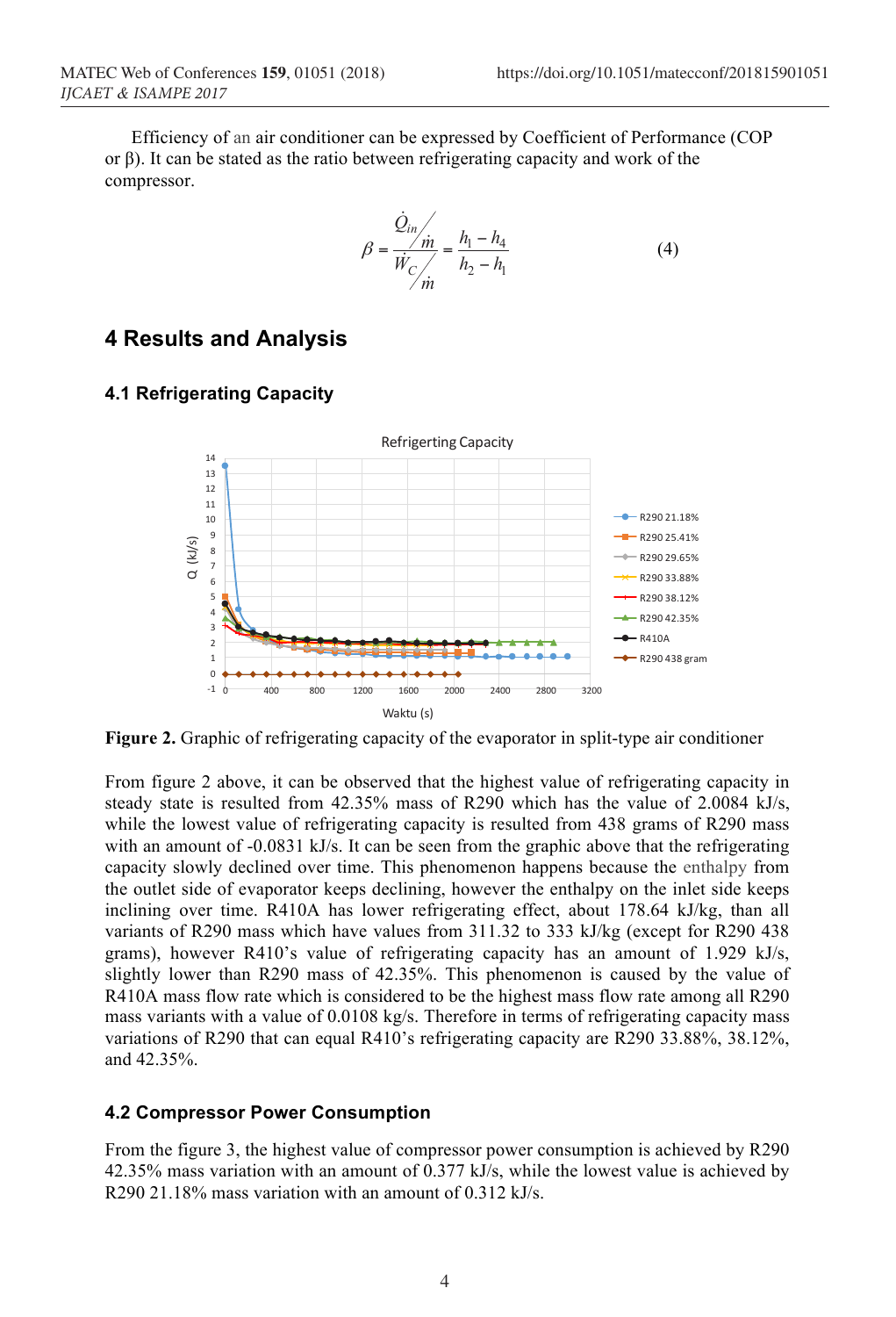

**Figure 3.** Graphic of compressor power consumption in split-type air conditioner

Each variation has similar trend which is gradually inclined then fluctuated over time (except for 438 grams of R290), due to the increased of enthalpy difference at the discharge and suction side of the compressor. R410A has relatively lower compressor work per unit of mass which has the value of 29.48 kJ/kg than the compressor work per unit mass of all R290 mass variants which have values from 59.51 to 96.48 kJ/kg. Even though the mass flow rate of R410A is considered to be the largest of all variants, R410A has lower compressor work per unit mass, hence the power consumption of R410A is also relatively low. Therefore in terms of compressor power consumption, the variants of R290 mass that can equal or even lower than the compressor power consumption of R410 are R290 21.18% and 25.41% which have the value of 0.312 kJ/s and 0.3231 kJ/s, respectively.



#### **4.3 Coefficient of Perfomance**

**Figure 4.** Graphic of coefficient of performance in split-type air conditioner *Split*

From the figure 4, it can be observed that the highest value of coefficient of performance in steady state is resulted from R410A as default system which has the value of 6,0597, while the lowest value of coefficient of performance is resulted from 438 grams of R290 mass which has the value of 0,23839. Each variation has a similar trend which is gradually inclined over time until a steady state is achieved. This phenomenon occurs due to the value of refrigerating effect per unit mass which gradually decrease over time, however the compressor work per unit mass gradually increases as well. Hence in terms of coefficient of performance, the variants of R290 mass that can equal or even lower than the R410A